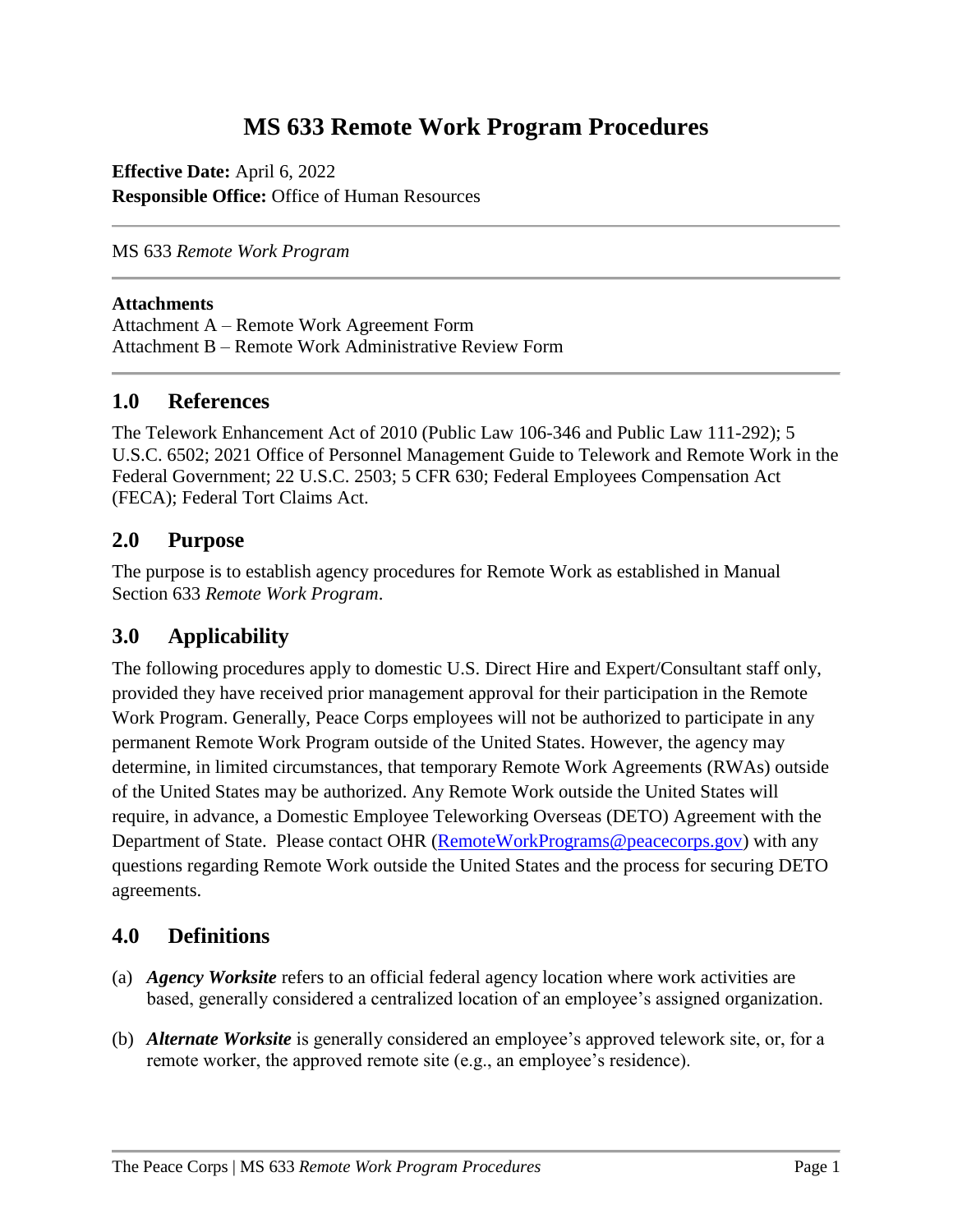- (c) *Direct Hire Employees* are employees who occupy positions covered by the Peace Corps personnel system authorized by Section 7 of the Peace Corps Act and implemented by MS 601 *Administration of the Peace Corps Direct Hire Personnel System* (referred to hereinafter as "employees").
- (d) *Expert/Consultants* are employees hired in accordance with Section 13 of the Peace Corps Act, 22 USC 2512 (also referred to hereinafter as "employees").
- (e) *Locality Pay* is the rate of pay authorized to be paid to an employee according to the Locality Pay Area in which their Official Worksite is located, as outlined in 5 CFR § 531.603.
- (f) *Official Worksite* is the Agency Worksite for most employees, including teleworkers. However, for a remote worker, the Official Worksite is the Alternate Worksite to which the agency and the employee agreed (e.g., the employee's residence).
- (g) *Performance Improvement Plan (PIP)* is a performance action plan to assist employees with tools to improve their performance deficiencies.
- (h) *Remote Work* is an arrangement in which an employee, under a written RWA, is scheduled to perform their work at an Alternate Worksite and is not expected to perform work at an Agency Worksite on a regular and recurring basis. A remote worker's Official Worksite may be within or outside the local commuting area as defined by the Office of Personnel Management of an Agency Worksite.
- (i) *Remote Work Agreement (RWA)* is a written agreement, completed and signed by an employee and the immediate supervisor, and the A Delegate that outlines the terms, conditions, obligations, and responsibilities of the Remote Work arrangement.
- (j) *United States*, for the purposes of this Manual Section, means the 48 contiguous states and Alaska, American Samoa, District of Columbia, Guam, Hawaii, Northern Mariana Islands, Puerto Rico, and the U.S. Virgin Islands.

### **5.0 Roles and Responsibilities**

### **5.1 Chief Human Capital Officer (CHCO)**

The CHCO, or designee, is responsible for:

- (a) Reviewing requests from an A Delegate recommending Remote Work for an employee in order to ensure compliance with all rules, regulations, and Peace Corps policies affecting eligibility to participate in the Remote Work Program; and
- (b) Ensuring that assessments to determine Remote Work eligibility for positions and employees in the Remote Work Program are in the best interest of the Peace Corps, with particular regard for the agency's mission, sound fiscal responsibility, equity, and whether a position and related scope of work and duties are approved for the Remote Work Program.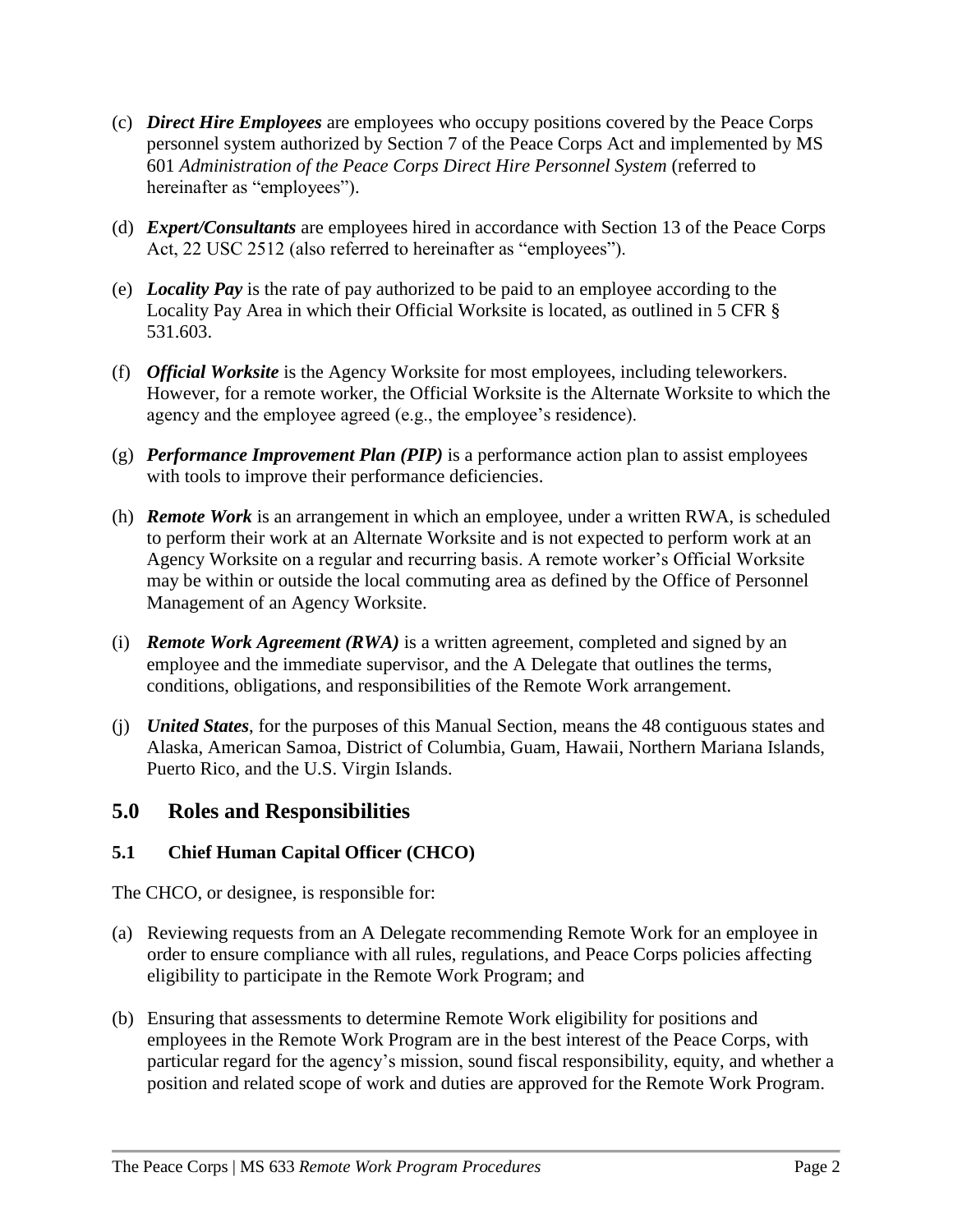#### **5.2 Office of Human Resources (OHR) Remote Work Program Manager**

The OHR Remote Work Program Manager is responsible for:

- (a) Ensuring compliance with all rules, regulations, and Peace Corps policies affecting employees assigned to the Remote Work Program;
- (b) Maintaining a record of employees assigned to the Remote Work Program;
- (c) Serving as a resource for managers and employees on Remote Work matters;
- (d) Providing expertise in the development and implementation of the Remote Work Manual Section;
- (e) Serving as the primary point of contact on all agency Remote Work matters; and
- (f) Ensuring that appropriate training is developed and provided to employees eligible to participate in the Remote Work Program.

#### **5.3 A Delegates**

A Delegates are responsible for:

- (a) Reviewing decisions by supervisors to approve or deny Remote Work for individual employees, which may involve conducting an assessment of all required and relevant considerations related to the RWA.
- (b) Ensuring compliance with requirements outlined in this Manual Section in determining whether to approve and reject a Remote Work request.
- (c) Submitting requests for RWAs as outlined in the MS 633 *Remote Work Program Procedures*; and
- (d) Ensuring compliance with the MS 633 *Remote Work Program Procedures*, whenever an immediate supervisor or employee makes a request to adjust or terminate their RWA.

#### **5.4 Supervisors**

Supervisors are responsible for:

- (a) Reviewing and assessing positions and employees for Remote Work;
- (b) Completing the "Memorandum of Request for Remote Work" and making recommendations to their A Delegate on requests for eligibility of newly established positions in the Remote Work Program;
- (c) Providing equitable treatment of employees working under a RWA, consistent with existing policies and regulations;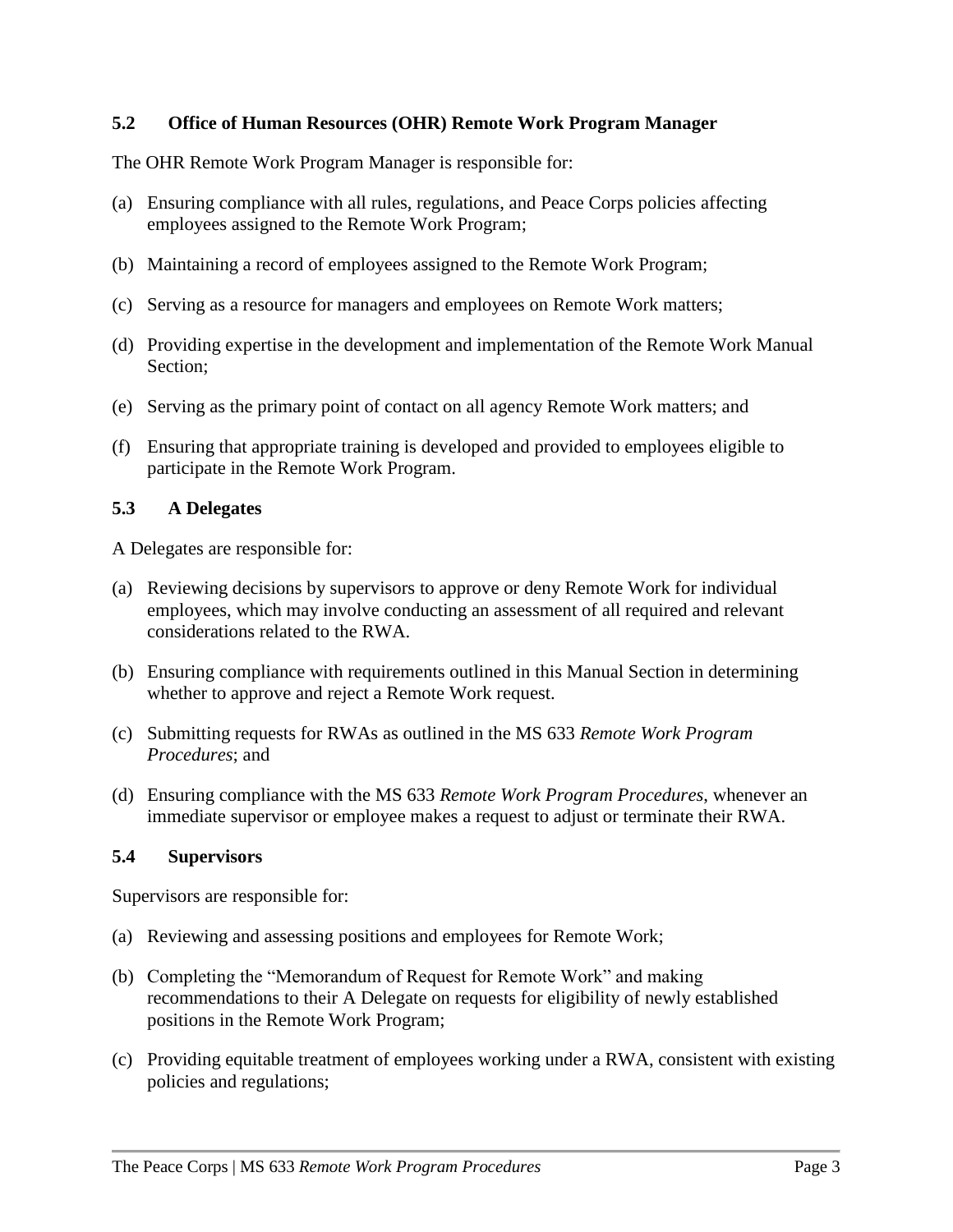- (d) Ensuring that employees with a RWA are working as scheduled and are available to coworkers and customers;
- (e) Communicating with employees assigned to Remote Work during an emergency or other situations to account for personnel; and
- (f) Counseling an employee when a RWA is no longer effective due to, among other things:
	- (1) the employee not meeting the performance standards outlined in MS 626 *Performance Appraisal System*;
	- (2) the employee's physical absence having a burdensome or negative impact on customers, stakeholders, or co-workers; or
	- (3) other needs of the agency.
- (g) Notifying their A Delegate of any requests to modify or terminate RWAs;
- (h) Providing equitable consideration to an employee's Remote Work request, when an employee's position has be designated as Remote Work eligible, that is consistent with federal laws and regulations and Peace Corps policies; and
- (i) Notifying A Delegates of instances in which an employee disagrees with the supervisor's decision to deny Remote Work.

### **5.5 Employee**

Employees are responsible for:

- (a) Completing required agency [Telework Fundamentals for Employees Training](https://learning.peacecorps.gov/course/index.php?categoryid=222) for through the Peace Corps online *LearningSpace* portal;
- (b) Completing a Remote Work Agreement Form (Attachment A) with their supervisor for consideration and/or approval;
- (c) Adhering to the provisions of the RWA with their supervisor;
- (d) Adhering to the provisions of MS 633 *Remote Work Program*; and
- (e) Notifying their supervisor in writing if they wish to terminate their RWA.

## **6.0 Determining Eligibility for Remote Work**

All Direct Hire and Expert/Consultant positions within Peace Corps are assessed for Remote Work eligibility. The determinations are made by office supervisors and A Delegates in collaboration with OHR via a function-based Remote and Telework Assessment. OHR and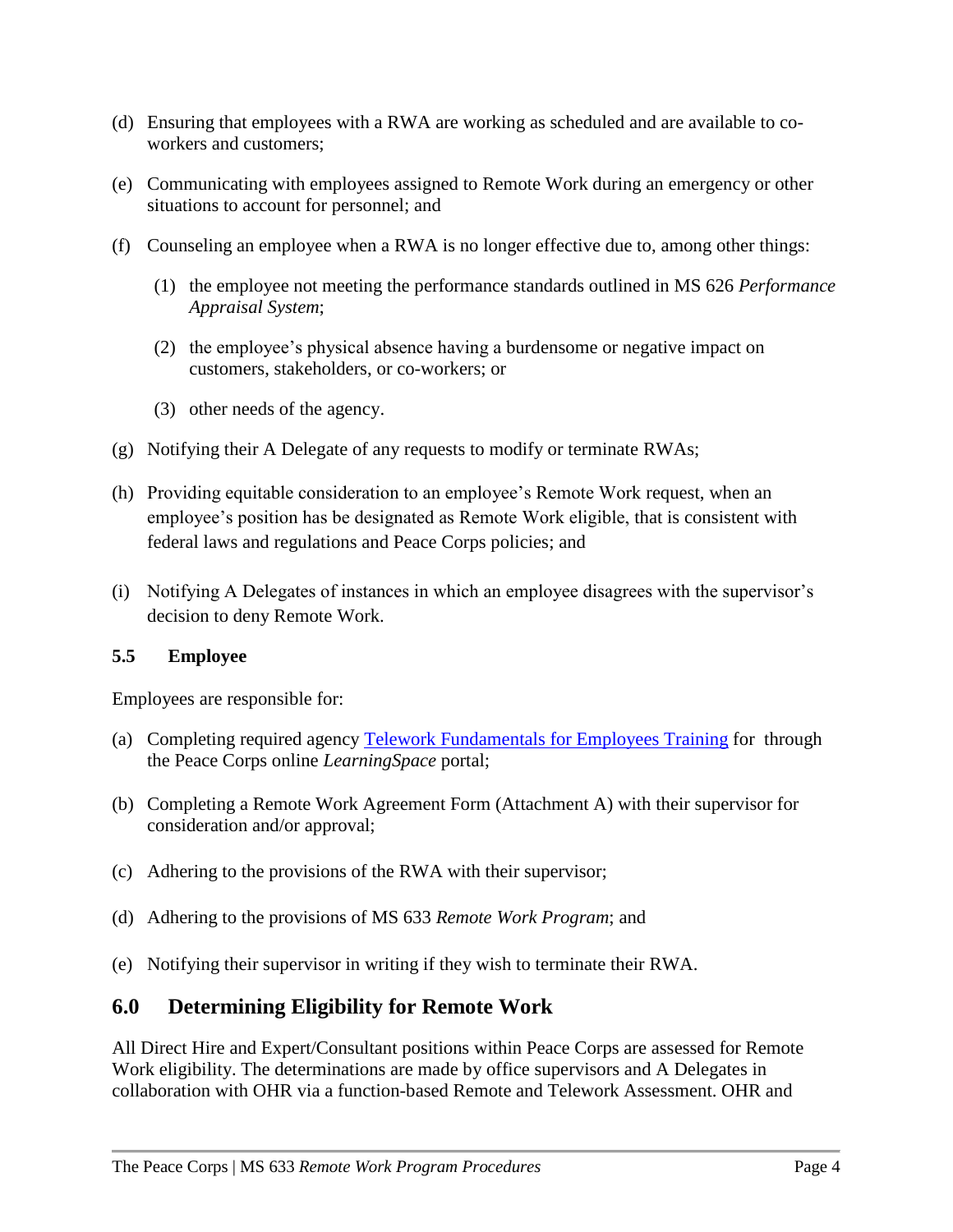agency leadership consider the implications of Remote Work arrangements to ensure consistency with the accomplishment of the agency mission, sound fiscal responsibility, equity, and whether a position's scope of work and official duties meet Remote Work eligibility.

### **6.1 Remote Work Assessments**

OHR collaborates with supervisors to complete position workforce assessments to determine position and employee eligibility for Remote Work. There should also be careful consideration given to Remote Work requests and its impact on the overall mission readiness of the agency. These considerations include, but are not limited to, the following when determining Remote Work eligibility:

### (a) **Position Considerations:**

- (1) The position does not require the handling of classified national security information;
- (2) The position does not require frequent travel and performance of onsite work activities that cannot be handled remotely, or at an Alternate Worksite;
- (3) The position does not require the employee to be onsite with face-to-face contact;
- (4) The position does not require the employee to interface with the general public on a regular basis;
- (5) The position does not require the employee to deliver frequent in-person interaction with colleagues, in-person trainings and/or presentations; or other duties or requirements inconsistent with Remote Work status;
- (6) The position does not require the employee to have hands-on contact with machinery and equipment (i.e. special protective equipment), or vehicles to successfully fulfill the position requirements; and
- (7) The position has been identified as a hard-to-fill position within the agency and the option of Remote Work will help the organization recruit or retain the skillset needed within the agency.

### (b) **Additional Remote Work Eligibility Considerations:**

- (1) The employee's requested alternative worksite does not have a significant time zone difference that impacts their ability to fulfill daily responsibilities as a remote worker, and collaborate with their team members and/or supervisor to complete work duties and assignments;
- (2) The financial implications on the operating unit's budget of the employee's requested alternative worksite;
- (3) The employee is currently performing at the "meets or exceeds" performance standard, and the request will aid in talent retention efforts within the agency;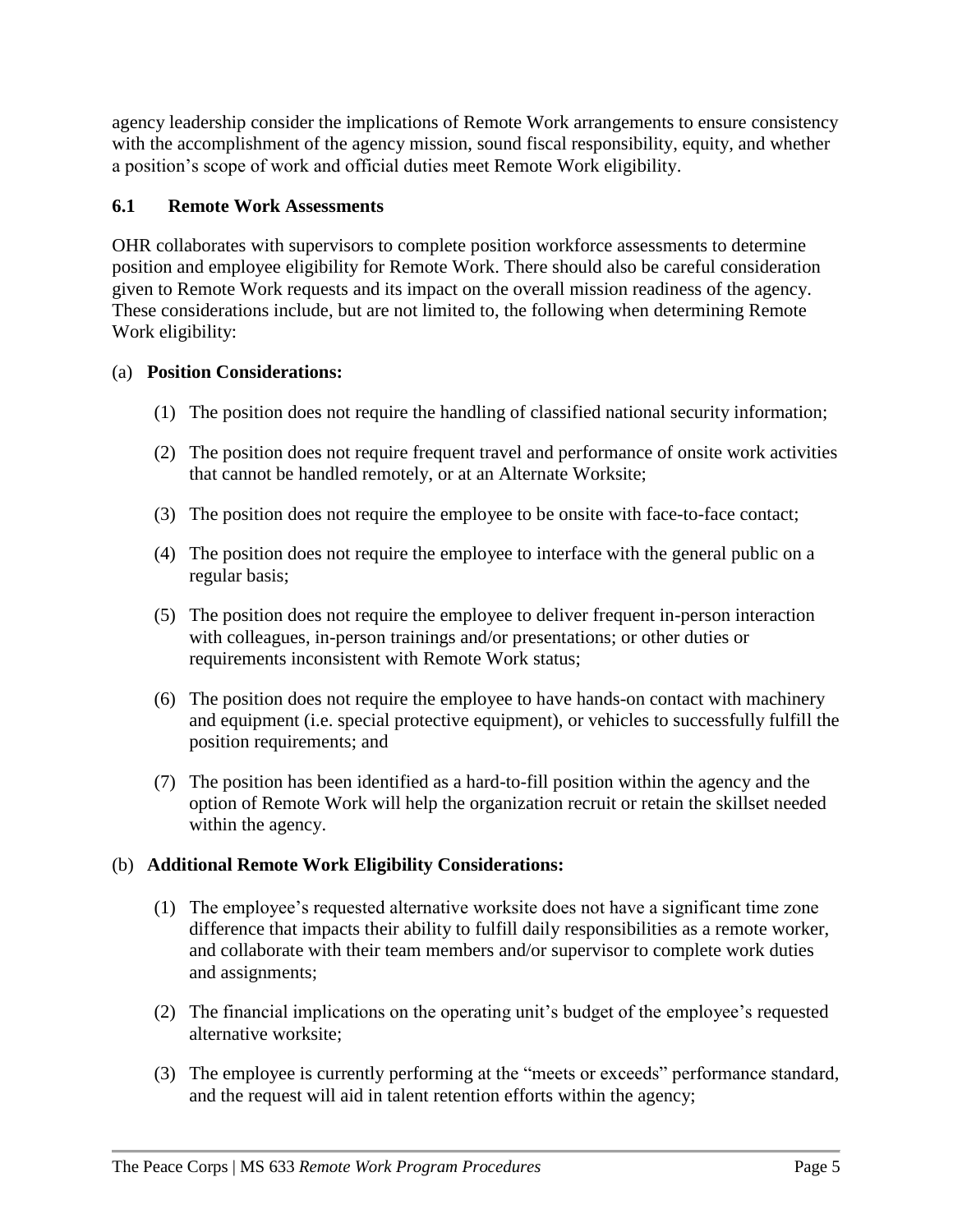- (4) The employee has not been officially disciplined for attendance issues;
- (5) The employee is not currently on leave restriction; and
- (6) The employee has not been officially disciplined for violation of the Standards of Conduct for Employee of the Executive Branch for Government Duties to include but not limited to the misuse on federal government computer.

Once the determination has been made that the position is Remote Work eligible, OHR will provide a copy of the completed workforce assessment to the immediate supervisor and the A Delegate.

## **7.0 Required Remote Work Approvals**

Once a position has been designated as Remote Work eligible in accordance with in Section 6.1, immediate supervisors have the discretion to initially approve or disapprove an employee's Remote Work request. When positions have been determined Remote Work eligible, immediate supervisors should give equitable consideration to all requests for Remote Work. Once the immediate supervisor has approved or denied the request for Remote Work, the A Delegate will review and render a final decision. Upon approval, the employee, immediate supervisor, and the A Delegate will complete and sign the Remote Work Agreement Form (Attachment A) for review by OHR.

Remote Work is not an employee entitlement, but rather a workplace flexibility that may be available to the employee if approved by their immediate supervisor and A Delegate.

## **8.0 Administrative Review Process**

Employees (both collective and non-collective bargaining unit) may seek review of the denial for Remote Work through the administrative review process. The classification of a position as eligible for Remote Work is a management right and is not subject to any review/grievance process.

If an employee seeks review of a denial for remote work, the employee will have ten (10) business days to submit the Remote Work Administrative Review Form (Attachment B) to the OHR Remote Work Program Manager [\(RemoteWorkProgram@peacecorps.gov\)](mailto:RemoteWorkProgram@peacecorps.gov). Once the Administrative Review Form has been received by the OHR Remote Work Program Manager, a notice of receipt will be provided to the employee within three business days.

OHR will send the Administrative Review Form to the employee's supervisor and A Delegate to complete the supervisor's justification section of the form regarding their denial decision. Supervisors will send the completed Administrative Review Form with the A Delegate's endorsement to the OHR Remote Work Program Manager [\(RemoteWorkProgram@peacecorps.gov\)](mailto:RemoteWorkProgram@peacecorps.gov) within ten (10) business days. In addition to the Administrative Review Form, supervisors will provide the following supporting documentation (if applicable) to OHR for review: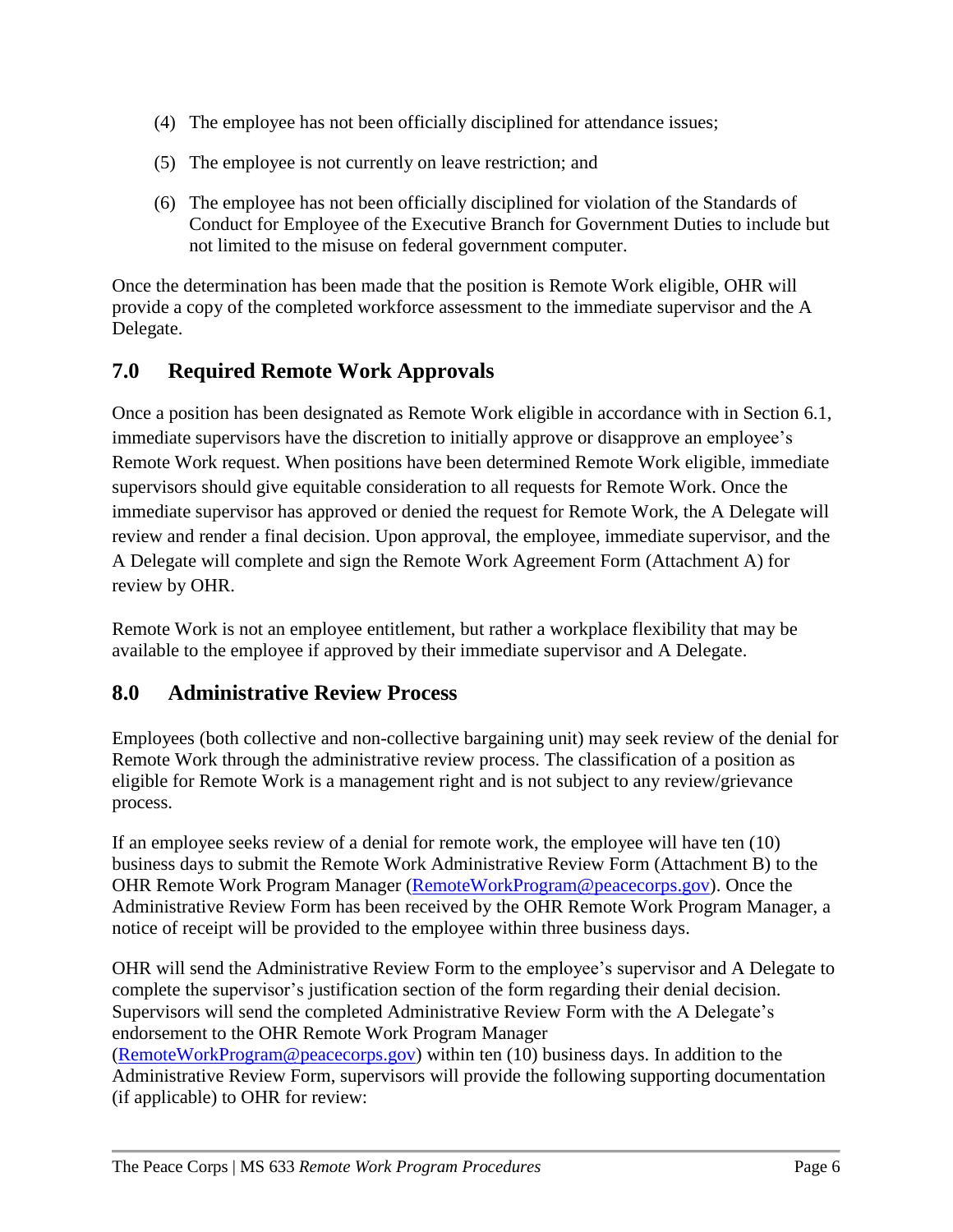- (1) A copy of the employee's official position description;
- (2) A copy of the employee's most recent performance rating; and
- (3) Any other supporting documentation (i.e. Performance Improvement Plan, written counseling, etc.)

The CHCO, or designee, in consultation with the Office of General Counsel as necessary, will review the Administrative Review Form and supporting documentation provided by the supervisor to make a final decision. The CHCO, or designee, will provide the final administrative review decision to the employee, supervisor, and the A Delegate within ten (10) business days of receipt.

### **9.0 Advertising Remote Work Positions via Job Opportunity Announcements**

Positions must be approved as Remote Work eligible before job opportunity announcements are advertised. All job opportunity announcements advertised as Remote Work eligible must notify applicants that the position is Remote Work eligible. The job opportunity announcement will contain the following statement: *"Position eligible for remote work. Location Negotiable After Selection, United States."*

OHR will coordinate with the new employee and the designated Selecting Official to establish the Alternative Worksite and locality pay. The new employee that has formally accepted a final job offer for the position must complete a RWA as a condition of employment before they have onboarded. If the position is not officially advertised as Remote Work eligible, the selectee from the job opportunity announcement cannot be selected as a Remote Work employee and must report to the duty location specified in the job opportunity announcement.

## **10.0 Required Remote Work Documents**

All employees are required to submit the following Remote Work documents:

- (1) RWA,
- (2) Remote Work Request with Self-Certification Safety Checklist, and
- (3) Telework Fundamentals for Employees Training Certificate.

Immediate supervisors must maintain a copy of completed Remote Work documentation and provide a signed copy to their employee(s).

## **11.0 Remote Work Mandatory Training Requirement**

(a) Employee Training – All employees assigned to the agency's Remote Work Program are required to complete the mandatory [Telework Fundamentals for Employees Training](https://learning.peacecorps.gov/course/index.php?categoryid=222) via the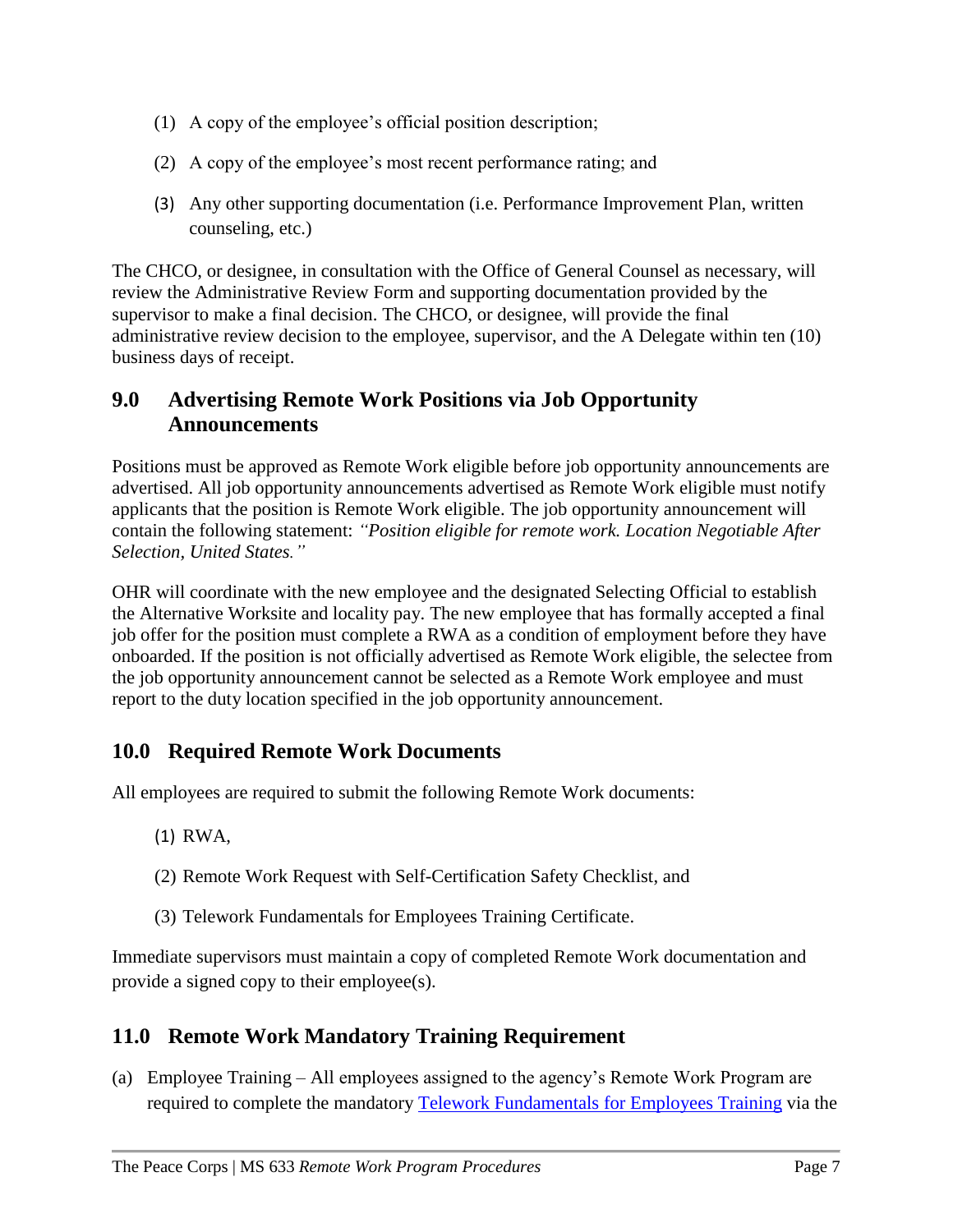Peace Corps *LearningSpace* portal. All employees approved for Remote Work are required to complete training before RWAs are completed. A certificate of completion must be provided to the immediate supervisor.

(b) Manager Training – Managers who supervise remote workers must successfully complete all required Remote Work and Telework [Fundamentals for Managers](https://learning.peacecorps.gov/course/index.php?categoryid=222) Training.

## **12.0 Requests for Changes to Official Worksites and Alternate Worksites**

The Official Worksite is the work location as documented on an employee's Notification of Personnel Action (Standard Form 50). Once the Official Worksite has been determined and recorded on the employee's SF 50 with an official effective date, the Official Worksite cannot be changed without approval from the employee's immediate supervisor and A Delegate followed by a request made to OHR.

If approved, OHR will process the employee's change in duty station via the SF50, OHR will also send an email notification to the employee and their immediate supervisor with the effective date. Employees should not relocate to their Alternate Worksite until they have received written notification from OHR with an effective date of their change in station.

If an employee has a current RWA and their Alternate Worksite changes, the employee and the supervisor are required to complete a new RWA to reflect the new Alternate Worksite. If the newly approved Alternate Worksite results in a locality change, the supervisor will request that the assigned office's administrative support initiates a Personnel Action (SF-52) and sends it to OHR for final processing. OHR will not backdate personnel actions for Changes in Duty Stations requests.

If any employee has a current Temporary RWA of less than 12 pay periods, it is the responsibility of the immediate supervisor to ensure the RWA is terminated and OHR is notified timely. Extensions of these temporary agreements must be submitted to OHR in advance.

Failure to submit timely changes of worksites to OHR may result in under or over payments. Overpayments to the employee will result in an employee's debt to the agency.

## **13.0 Termination of Remote Work Agreements**

Immediate supervisors and A Delegates may terminate a RWA. This requirement applies whether the RWA is permanent or temporary in nature. RWAs may be terminated for reasons including, but not limited to: performance, conduct, time and attendance, scope of work, or mission.

The agency will be responsible for any costs related to the relocation of an employee to the official worksite if the RWA has been terminated at the request of the supervisors or at the request of the agency for reasons other than performance (e.g. scope of work or mission). If the